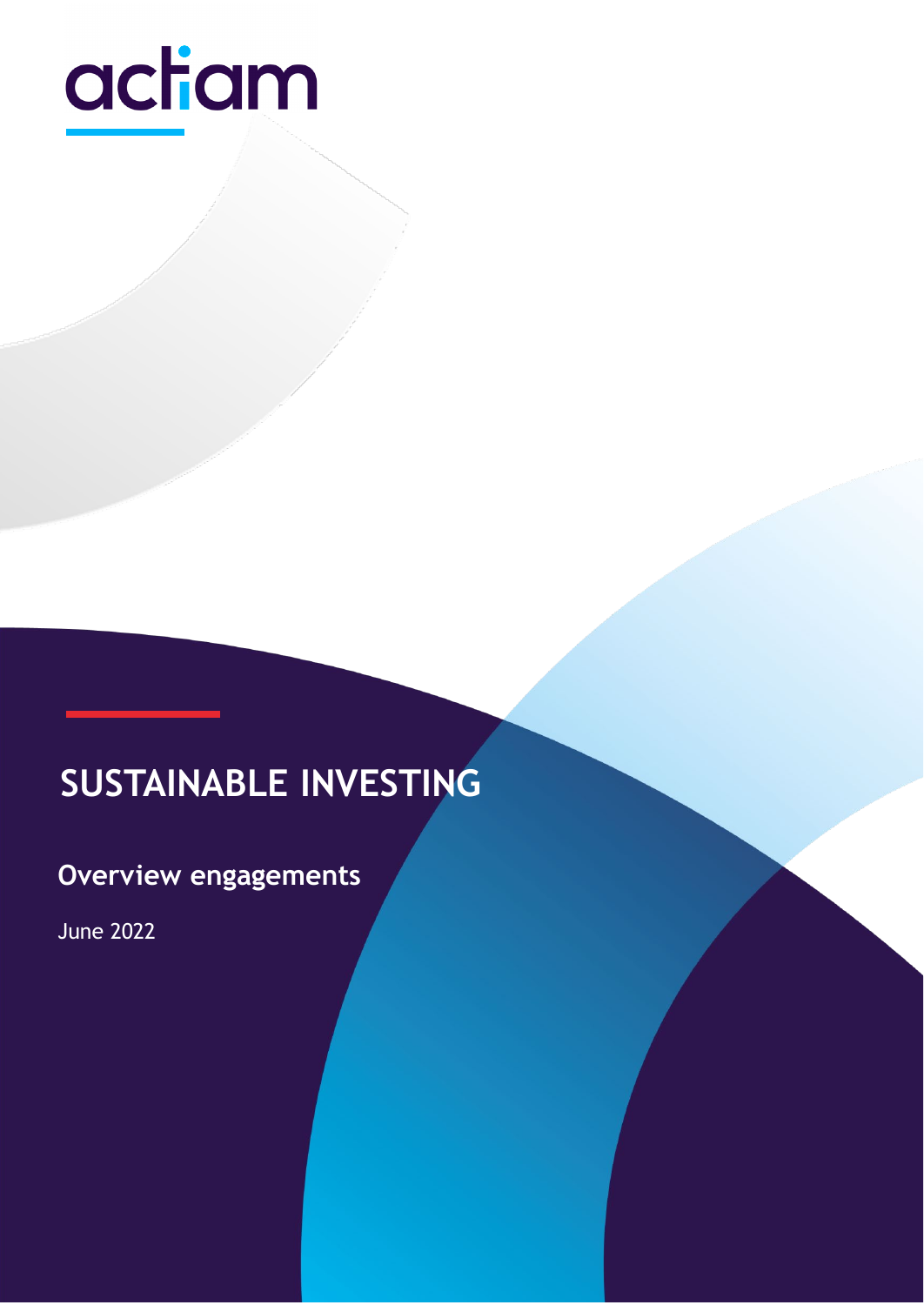## **LEGENDA**

### **Fundamental Investment Principles**

| <b>Theme</b>           | For companies                                                                                                                                                                                                                                        | For sovereigns                                                                                                                                                             |
|------------------------|------------------------------------------------------------------------------------------------------------------------------------------------------------------------------------------------------------------------------------------------------|----------------------------------------------------------------------------------------------------------------------------------------------------------------------------|
| <b>NEBB</b>            | Principles related to humans & humanity                                                                                                                                                                                                              |                                                                                                                                                                            |
| $\mathbb{R}$<br>₾<br>萨 | Compliance with basic human rights<br>ι.<br>Compliance with basic labour rights<br>2.<br>No involvement in controversial weapons, no production and<br>3.<br>sale of civilian firearms and no provision of military<br>equipment to military regimes | Compliance with basic human rights<br>a.<br>Compliance with basic political rights & civil liberties<br>b.<br>No involvement in controversial arms trade<br>$\mathsf{C}$ . |
| 鱻                      | Principles related to society                                                                                                                                                                                                                        |                                                                                                                                                                            |
| ö<br><b>ESS</b>        | Compliance with international sanctions<br>4.<br>5.<br>No systematic involvement in fraud, corruption and tax<br>evasion<br>No significant involvement in products or businesses doing<br>6.<br>harm to human (mental) health or animal welfare      | Compliance with international sanctions<br>d.<br>Exhibit good governance<br>e.                                                                                             |
|                        | Principles related to the environment                                                                                                                                                                                                                |                                                                                                                                                                            |
|                        | No systematic involvement in severe environmental damage<br>7.                                                                                                                                                                                       | f.<br>No systematic involvement in severe environmental damage                                                                                                             |

### **Material Sustainable Drivers**

|                | <b>Drivers</b>                            |                                                                                                                                                                                                                                                                                                                                              |
|----------------|-------------------------------------------|----------------------------------------------------------------------------------------------------------------------------------------------------------------------------------------------------------------------------------------------------------------------------------------------------------------------------------------------|
| 風              | <b>Fossil fuel use</b>                    | Management of fossil fuels use, impacting among other things climate change, air pollution, energy<br>availability and human health                                                                                                                                                                                                          |
| $\mathbb{Q}_0$ | <b>Water use</b>                          | Management of freshwater use in water scarce areas, impacting among other things water availability,<br>water quality, health and food production                                                                                                                                                                                            |
| 鶯              | Land use                                  | Land conversion management especially for agricultural purposes, impacting climate change, biodiversity<br>loss, and water flows but also local communities and inequalities.                                                                                                                                                                |
| 圜              | <b>Chemicals and waste</b><br>management  | Management of toxic and long-lived chemical substances and (hazardous) waste and plastics, impacting the<br>environment and human health.                                                                                                                                                                                                    |
| <b>SSP</b>     | Social capital management                 | Actions to maintain the license to operate on which businesses and sovereigns depend, impacting human<br>rights, community relations, social equity and access and affordability of for instance health care and<br>finance.                                                                                                                 |
| ·衡·            | Human capital management                  | Activities related to labour and union rights, employee health & safety and labour practices, impacting<br>educational opportunities and income and gender inequality.                                                                                                                                                                       |
| &              | Organisational behaviour<br>and integrity | Actions to create an ethical business environment, impacting community networks, justice and work<br>conditions. For companies this refers to their own business model, but also to how they treat companies<br>up- and downstream in their value chain. For sovereigns this refers to how they govern human, civic and<br>political rights. |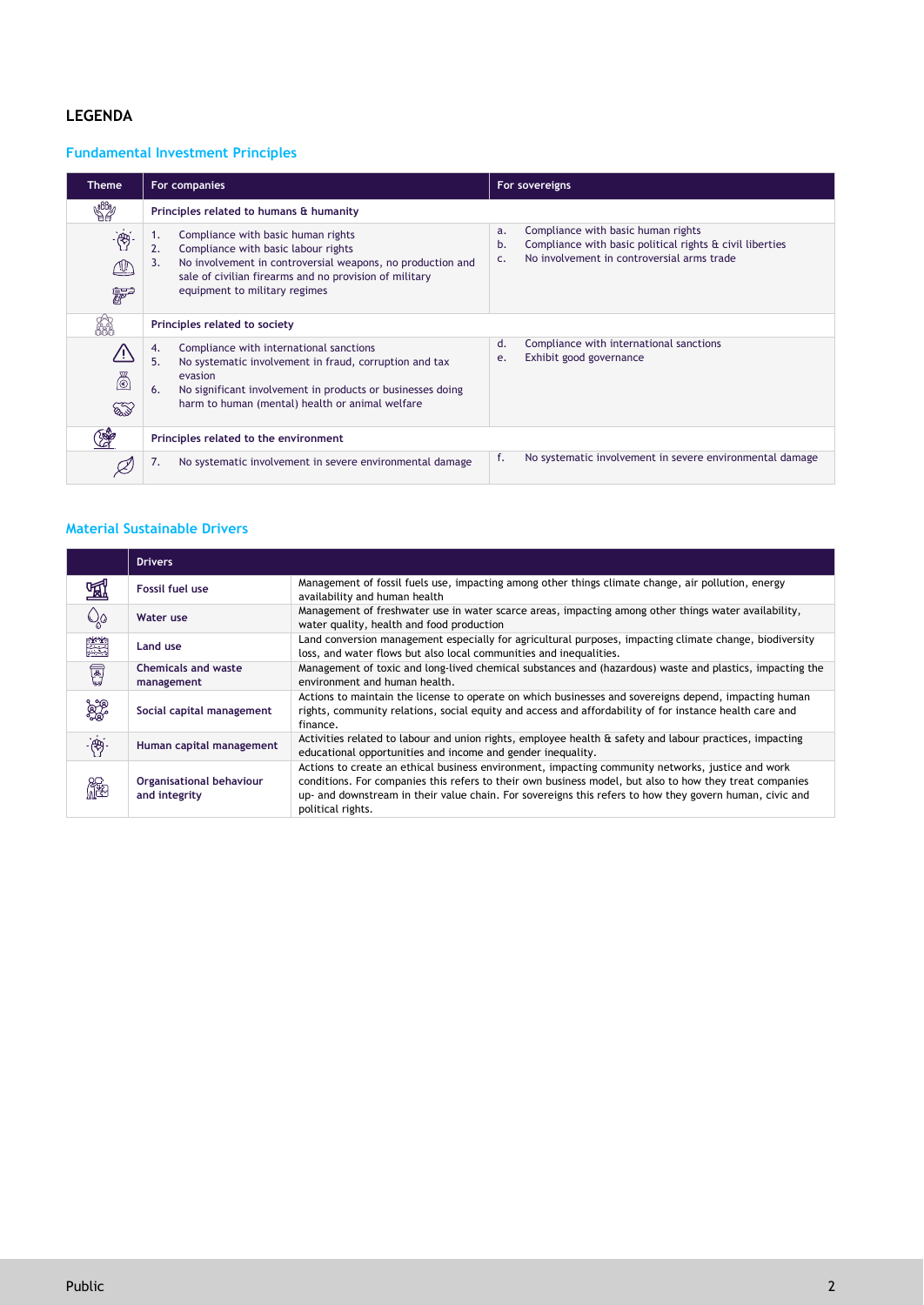Every year, ACTIAM conducts hundreds of engagements with investees to encourage action upon their sustainability risks and opportunities. This way, these companies are preparing themselves for a sustainable transition. Engagement means entering into a dialogue with companies to steer behavior in a positive direction. The dialogue can be of a responsive nature in response to specific incidents, or proactive, to propose solutions with which the companies can move upwards in the acceptable investment universe of ACTIAM.

#### **RESPONSIVE ENGAGEMENTS**

|                                | <b>Fundamental Investment Principles</b> |      |   |    | <b>Material Sustainable Drivers</b> |            |  |  |  |   |         |                |  |         |
|--------------------------------|------------------------------------------|------|---|----|-------------------------------------|------------|--|--|--|---|---------|----------------|--|---------|
| Company                        | 谫.                                       | 11 D | 歸 | Ą. | ö                                   | <b>ESS</b> |  |  |  | 躖 | 風<br>ಠಶ | $\mathbb{R}^2$ |  | e<br>Ka |
| Bayer Aktiengesellschaft       |                                          |      |   |    |                                     |            |  |  |  |   |         |                |  |         |
| Companhia Siderúrgica Nacional |                                          |      |   |    |                                     |            |  |  |  |   |         |                |  |         |
| General Electric               |                                          |      |   |    |                                     |            |  |  |  |   |         |                |  |         |

#### **PRO-ACTIVE ENGAGEMENTS (ACTIAM- AND THIRD PARTY- LED)**

| Number of<br>companies                        | <b>Topic</b>                           | <b>Sector</b>                                  | Region <sup>1</sup>               |  |  |
|-----------------------------------------------|----------------------------------------|------------------------------------------------|-----------------------------------|--|--|
| 10 companies                                  | Labour Rights                          | Various sectors                                | All regions                       |  |  |
| 1 companies                                   | Management and<br>remuneration         | Various sectors                                | All regions                       |  |  |
| 7 companies                                   | Corruption                             | <b>Banks</b>                                   | Europe and Asia-<br>Pacific       |  |  |
| 6 companies                                   | Circular economy                       | Household & Personal<br>Products               | North-America                     |  |  |
| 8 companies                                   | Animal Welfare                         | Various sectors                                | All regions                       |  |  |
| 1 company                                     | Health                                 | Household & Personal<br>Products               | All regions                       |  |  |
| 18 companies                                  | Climate Change                         | Various sectors                                | All regions                       |  |  |
| 2 companies                                   | Land Use                               | Various sectors                                | All regions                       |  |  |
| 21 companies                                  | Human Rights                           | Various sectors                                | All regions                       |  |  |
| 25 companies                                  | Deforestation                          | Food, Beverage &<br>Tobacco                    | Asia-Pacific                      |  |  |
| 26 companies                                  | General topics                         | Various sectors                                | All regions                       |  |  |
| 12 companies                                  | <b>Product and Client</b><br>Integrity | Various sectors                                | All regions                       |  |  |
| Transparency and<br>5 companies<br>Disclosure |                                        | Various sectors                                | All regions                       |  |  |
| 4 companies                                   | Pollution                              | Chemicals and<br><b>Construction Materials</b> | North-America and<br>Asia-Pacific |  |  |
| 21 companies                                  | Water Use                              | Various sectors                                | All regions                       |  |  |
| 4<br>Living Wage                              |                                        | Retailing                                      | All regions                       |  |  |

<span id="page-2-0"></span><sup>1</sup> The following countries are included in the Asia-Pacific region: Australia, Hong Kong, Japan, New-Zealand and Singapore.